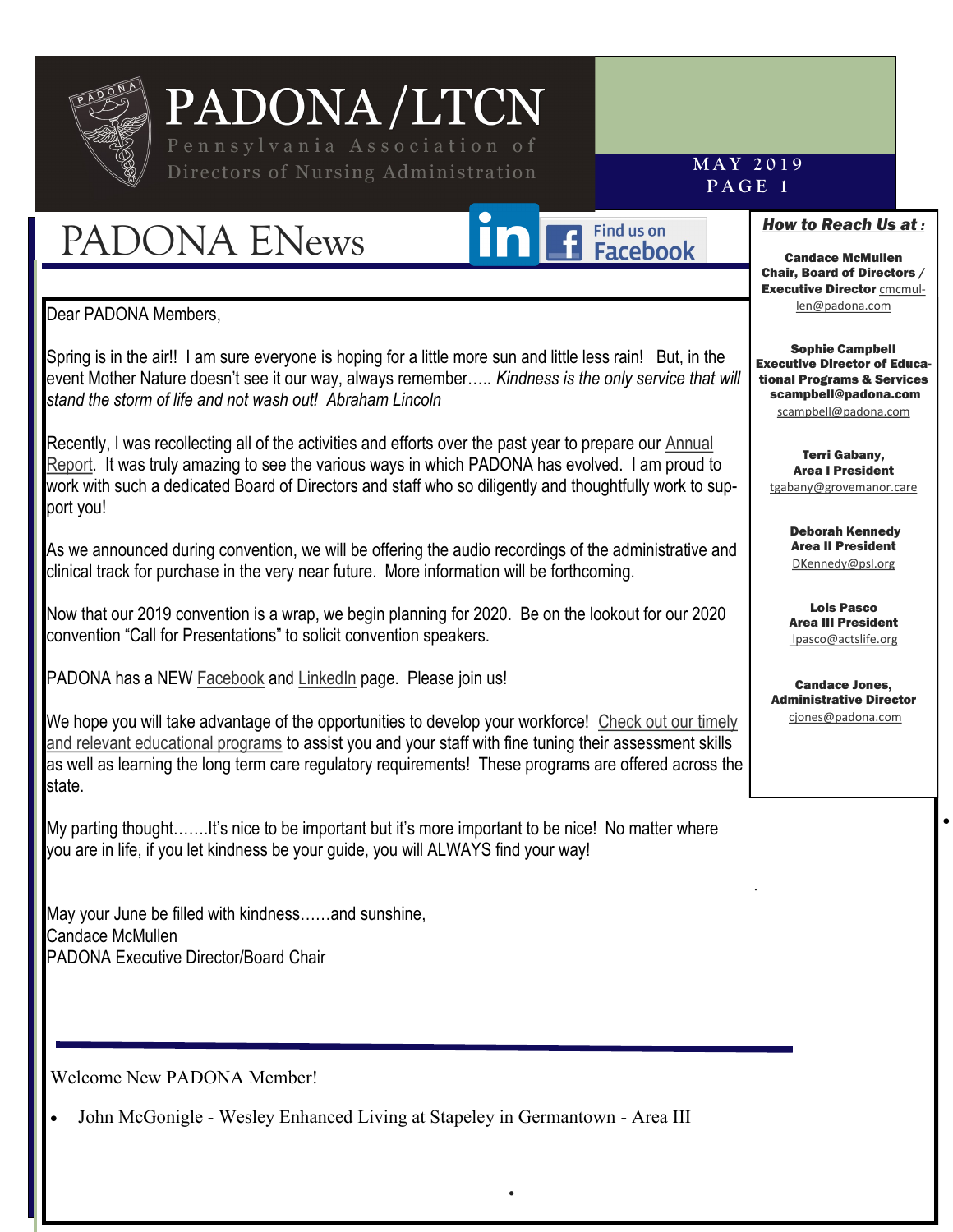

**M A Y 2 0 1 9 P A G E 2**

**Treatment Guidelines for Asymptomatic Bacteriuria (ASB)** *What has changed??? Nick Zaksek Pharm D, BCPS (AQ-ID) 3/2019*

For the first time since 2005, the Infectious Disease Society of America (IDSA) has issued an update to its treatment guideline for asymptomatic bacteriuria (ASB), expanding the populations who don't require screening or treatment. The current guideline (3/19) updates the 2005 guideline, incorporating new evidence that has become available. Also notice that most of the treatment guidelines actually are recommending no treatment!

The updated guidelines seek to improve antibiotic stewardship by cutting down on the over-prescribing of unnecessary antibiotics.

**ASB FACTS: 3-7% of healthy women HAVE IT. 50% of patients with spinal injuries HAVE IT. 30-70% of people in nursing homes HAVE IT. SCREENING and TREATMENT IS NOT RECOMMEDED FOR THEM!**

In 2005, the guidelines recommended that ASB should be screened for and treated only in pregnant women or in individuals prior to undergoing invasive urologic procedures. The new guideline considers populations not addressed in the 2005 guideline, such as children and patients with solid organ transplants or neutropenia. Screening these patients is very common and leads to the inappropriate prescribing of antibiotics. Prescribing antibiotics in these cases may increase the risk of UTI, contribute to C. diff and other more serious infections. (Bacteria in residence, not causing symptoms, can actually protect patients from something worse from gaining access)

*Urine cultures should not be obtained unless patients have symptoms consistent with an infection, such as fever, burning, frequent urination, abdominal pain, or tenderness on the back near the lower ribs. Over prescribing of unnecessary antibiotics negatively impacts antibiotic stewardship efforts and increases adverse effects to patients.*

New Guidelines recommend screening for and treatment of ASB for pregnant women, with a treatment regimen of 4 to 7 days of antibiotics. Screening and treatment is also recommended for patients who will undergo endoscopic urologic procedures associated with mucosal trauma. These procedures are in a heavily contaminated surgical field. Evidence from other surgical procedures consistently shows that preoperative antimicrobial treatment or prophylaxis confers important benefits. See the EXECUTIVE SUMMARY or the NEW GUIDELINES BELOW.

#### **EXECUTIVE SUMMARY OF CLINICAL PRACTICE GUIDELINE FOR MANAGEMENT OF ASYMPTOMATIC BACTERIU-RIA: 2019 UPDATE BY IDSA**

**1. Should asymptomatic bacteriuria be screened for and treated in pediatric patients?** In infants and children, we recommend **against** screening for and treating ASB.

------------------------------------------------------------------------------------------------------------------------------------------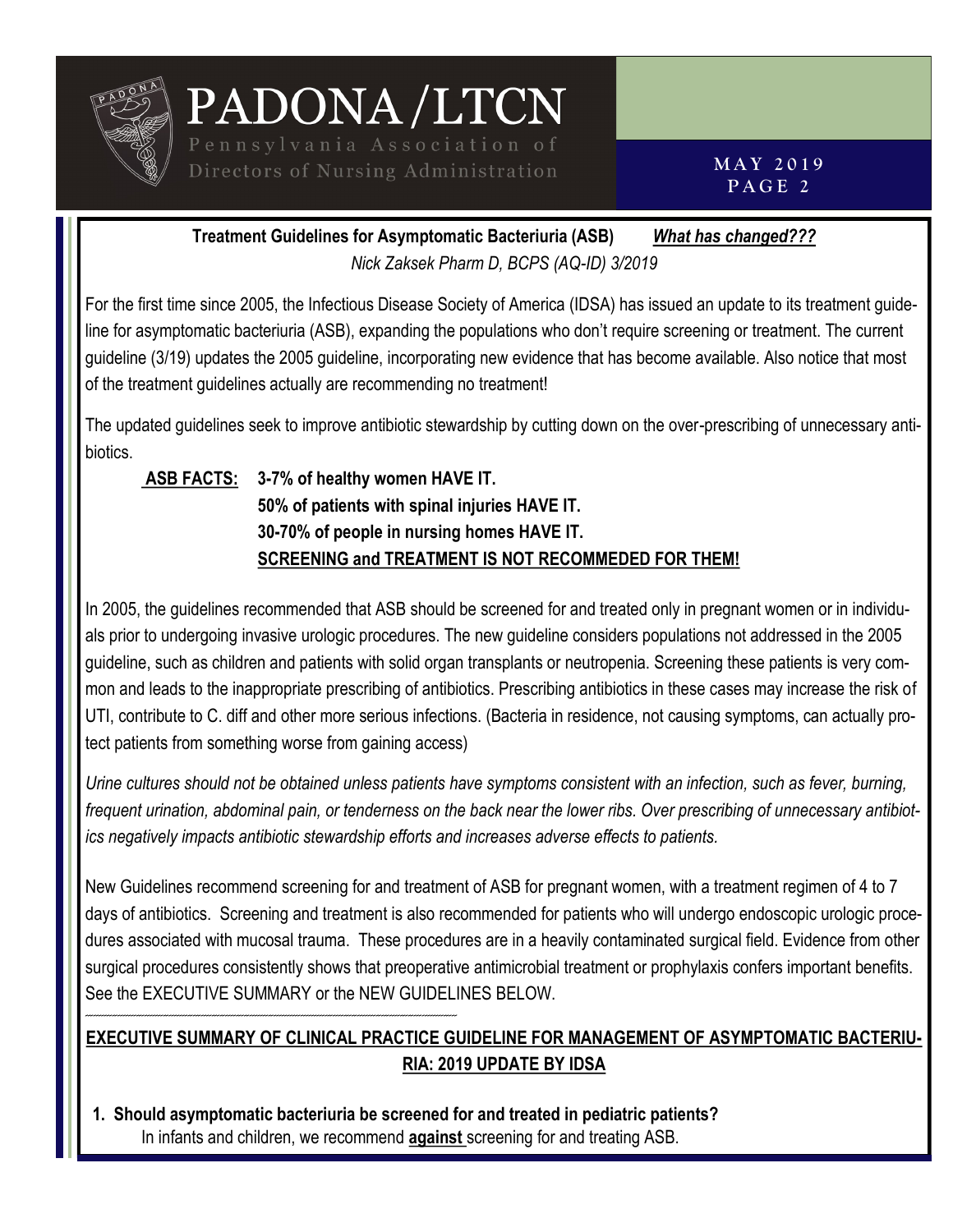

**3. Should ASB be screened for and treated in pregnant women?** In pregnant women, we recommend screening for & treating ASB. In pregnant women with ASB, we suggest 4-7 days of antimicrobial treatment rather than a shorter duration. (Duration will vary depending on the antibiotic given, try for shortest course) **4. Should ASB be Screened for and treated in Functionally Impaired Older Women or Men residing in the Community, or in Older Residents of Long-term Care Facilities?** Older, community dwelling persons functionally impaired, we recommend **against** screening for or treating ASB. Older persons residing in long-term care facilities, we recommend **against** screening for or treating ASB. **5. In an older, functionally or cognitively impaired patient, which Nonlocalizing Symptoms Distinguish ASB from Symptomatic UTI?** In older patients w/ functional and/or cognitive impairment with bacteriuria and without local genitourinary symptoms or other systemic signs of infection. (e.g., fever or hemodynamic instability) we recommend assessment for other causes & careful observation rather than antimicrobial treatment. Older patient who experience a fall, we recommend assessment for other causes and careful observation rather than antimicrobial treatment of bacteriuria. - Values & Preferences: recommendation places a high value on avoiding adverse outcomes of antimicrobial therapy, increased resistance, or adverse drug effects. - Remarks: For bacteriuric patient with fever & systemic signs potentially consistent with a severe infection (sepsis) and no localizing source, broad-spectrum antimicrobial therapy directed against urinary and nonurinary sources should be initiated. **6. Should Diabetic Patients be Screened or Treated for ASB?** In patients with diabetes, we recommend **against** screening for or treating ASB. - Remark: this recommendation for nontreatment of men is inferred from observations in studies that have primarily enrolled women. **7. Should Patients Who Have Received a Kidney Transplant Be Screened or Treated for ASB?** In renal transplant recipients who have had renal transplant surgery >1 month prior, we recommend **against** screening for or treating ASB. - Remark: insufficient evidence to recommend for or against screening or treatment of ASB within the first month following renal transplantation. **8. Should Patients who Have Received a Solid Organ Transplant Other Than a Renal Transplant Be Screened or Treated for ASB?** We recommend **against** screening for or treating ASB. - Values & Preferences: recommendation places a high value on avoidance of antimicrobial use to limit the acquisition of antibiotic resistant bacteria or *C. diff* who are increased risk. - Remarks: In nonrenal solid organ transplant patients, symptomatic UTI is uncommon and adverse consequence of symptomatic UTI are extremely rare; the risk of complication form ASB is, therefore probably negligible. **9. Should Patient with Neutropenia Be Screened or Treated for ASB?**  Patients with high-risk neutropenia (ANC <100, >7 days duration following chemotherapy) we make no recommendation for or against screening for ASB.

Remarks: patients with thigh-risk neutropenia managed with current standard of care, including prophylactic antibiotics and prompt initiation of antimicrobial therapy when febrile illness occurs, it is unclear how frequently ASB occurs or progresses to symptomatic UTI.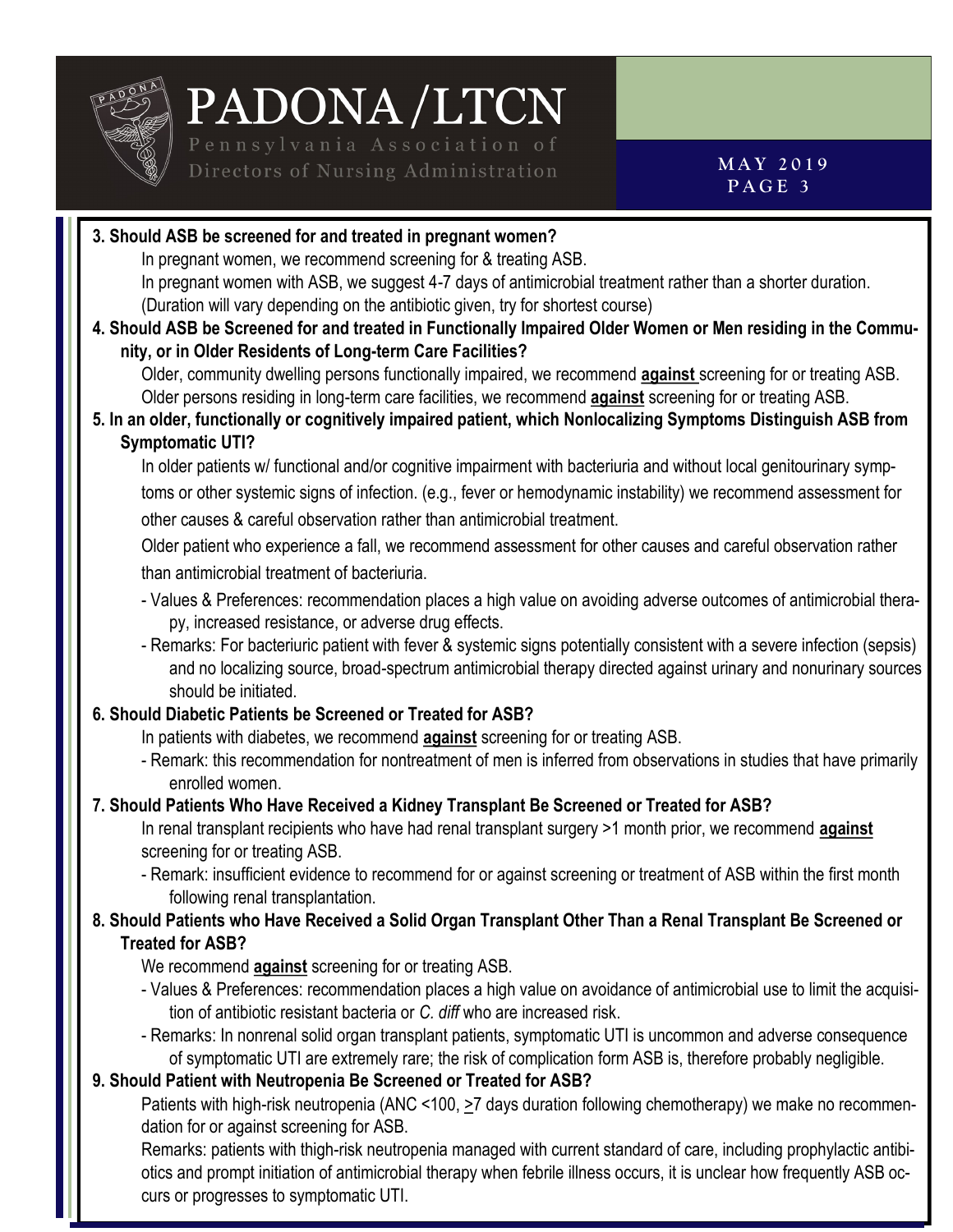

**10. Should ASB Be Screened for or Treated in Individual with Impaired Voiding Following Spinal Cord Injury (SCI)?** We recommend **against** screening for or treating ASB.

Remarks: Clinical signs & symptoms of UTI experienced by patients with SCI may differ from the classic genitourinary symptoms experience by patients with normal sensation. Atypical presentation of UTI in these patients should be considered in making a decision with respect to treatment or nontreatment of bacteriuria.

#### **11. Should Patient with an Indwelling Urethral Catheter Be Screened or Treated for ASB?**

- A. Pts. with short-term indwelling urethral catheter (<30 days), we recommend **against** screening for or treating ASB.
- Remarks: Considerations are likely to be similar for patients with indwelling suprapubic catheters, and it is reasonable to manage these patients similar to patients with indwelling urethral catheters, for both short-term and longterm supra-pubic catheterization.
- B. Pts. with indwelling catheters, we make no recommendation for or against screening for and treating ASB at the time of catheter removal.
- Remarks: Antimicrobial prophylaxis given at the time of catheter removal may confer a benefit for prevention of symptomatic UTI for some patients. Evidence to support this is largely from studies enrolling surgical patients who receive prophylactic antimicrobials at the time of short-term catheter removal, generally without screening to determine if ASB is present. It is unclear whether or not the benefit is greater in patients with ASB.
- C. Pts. with long-term indwelling catheters, we recommend **against** screening for or treating ASB.
- **12. Should Patients Undergoing Elective Nonurologic Surgery be Screened and Treated for ASB?** Patient undergoing elective nonurologic surgery, we recommend **against** screening for or treating ASB.

#### **13. Should Patients Undergoing Endourological Procedures Be Screened or Treated for ASB?**

- A. Patients undergoing endoscopic urologic procedures associated with mucosal trauma, we recommend screening for and treating ASB prior to surgery.
- B. Pts undergoing endoscopic urologic procedure, we suggest a urine culture be obtained prior to the procedure and targeted antimicrobial therapy prescribed rather than empiric therapy.
- C. Pts. with ASB undergoing a urologic procedure, we suggest a short course (1 or 2 does) rather than more prolonged antimicrobial therapy.
	- Remarks: Initiate antimicrobial therapy 30-60 minutes before the procedure
- **14. Should Patients Undergoing Implantation of Urologic Devices or Living with Urologic Devices Be Screened for or Treated for ASB?**
	- A. Patients planning to undergo surgery for an artificial urine sphincter or penile prosthesis implantation, we suggest not screening for or treating ASB.

Remarks: all patients should receive standard perioperative antimicrobial prophylaxis prior to device implantation.

B. Patients living with implanted urologic devices, we suggest not screening for or treating ASB

Reference:

Infectious Disease Society of America (IDSA) [https://www.idsociety.org](https://www.idsociety.org/)

Clinical Practice Guidelines for Management of Asymptomatic Bacteriuria: 2019 Updated for the Infectious Disease Society of America. Lindsay E. Nicolle, Kalpana Gupta, Suzanne F. Bradley, Richard Colgan, Gregory P. DeMuri, Dimitri Drekonja,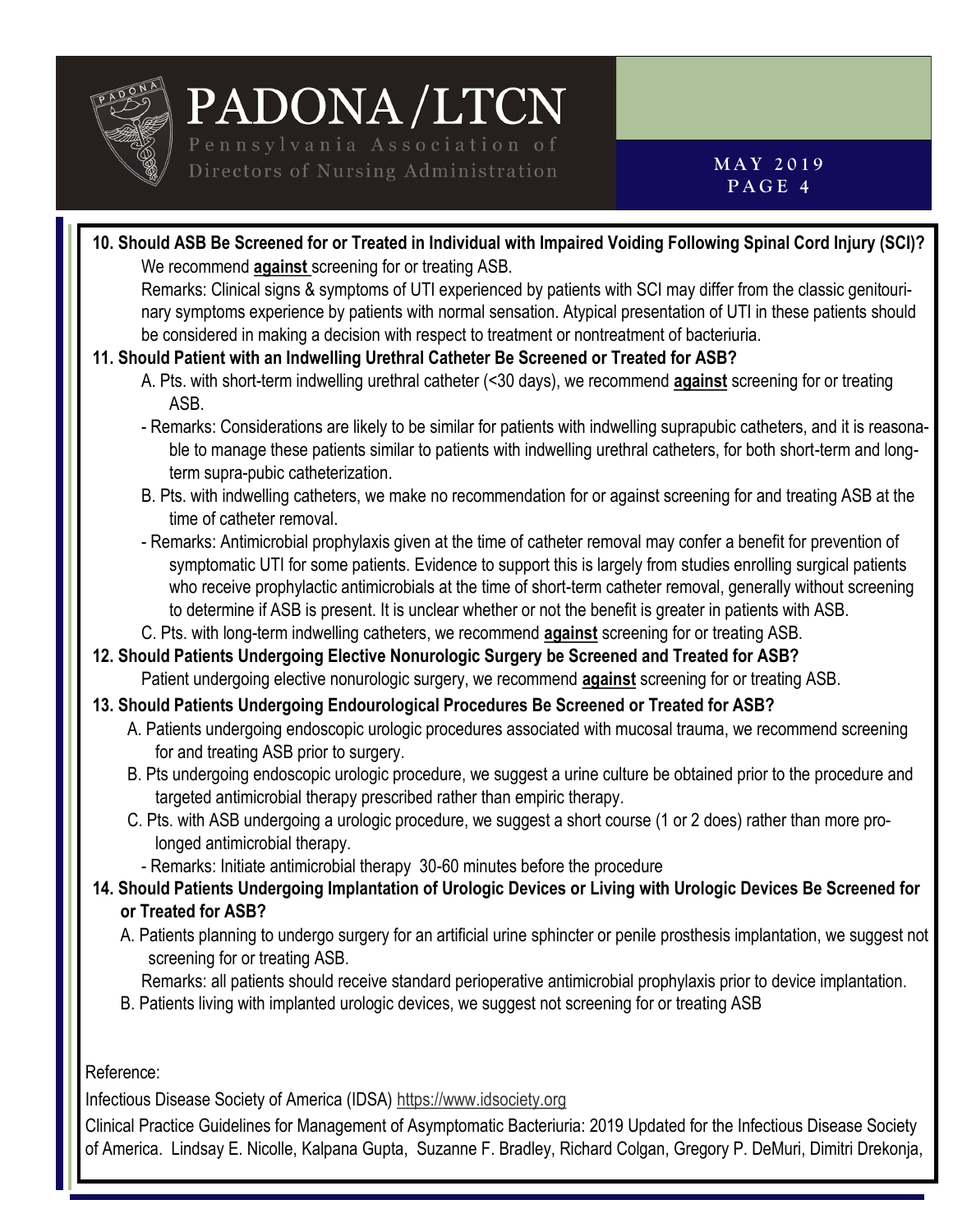

**M A Y 2 0 1 9 P A G E 5**

#### *LEADERSHIP DEVELOPMENT COURSE 2019*

**LOCATION: GROVE MANOR**

**435 NORTH BROAD STREET**

 **GROVE CITY, PA 16127**

**DATES: OCTOBER 1 – 4, 2019 (TUESDAY – FRIDAY)**

**HOTEL: Discounted rate for PADONA Leadership Development Course participants available at:** 

**TOWNPLACE SUITES**

 **GROVE CITY/MERCER AT THE OUTLETS**

 **\$99/NIGHT RATE**

**COST: \$770 per person** 

**Includes 4 days of instruction, continental breakfast and lunch each day. Hotel not included in attendee rate.** *Attendees requiring sleeping accommodations must contact the hotel directly.*

#### **FEATURED SPONSOR**

Grane Rx is a high-touch senior care pharmacy and medication management provider. Our end-to-end services include clinical consulting, staff training, on-going staff support, pharmacy transition facilitation, precision medication prescribing and state-of-the-art pharmacy automation. All of our solutions are designed to streamline your operations, optimize your care and manage your costs. We work closely with our partners to build a collaborative relationship and ensure a smooth pharmacy transition. Our team works hand in hand with yours to test and implement new processes, provide 24/7 pharmacy support, conduct weekly reviews, train staff, consult on your clinical practices and more.

Grane R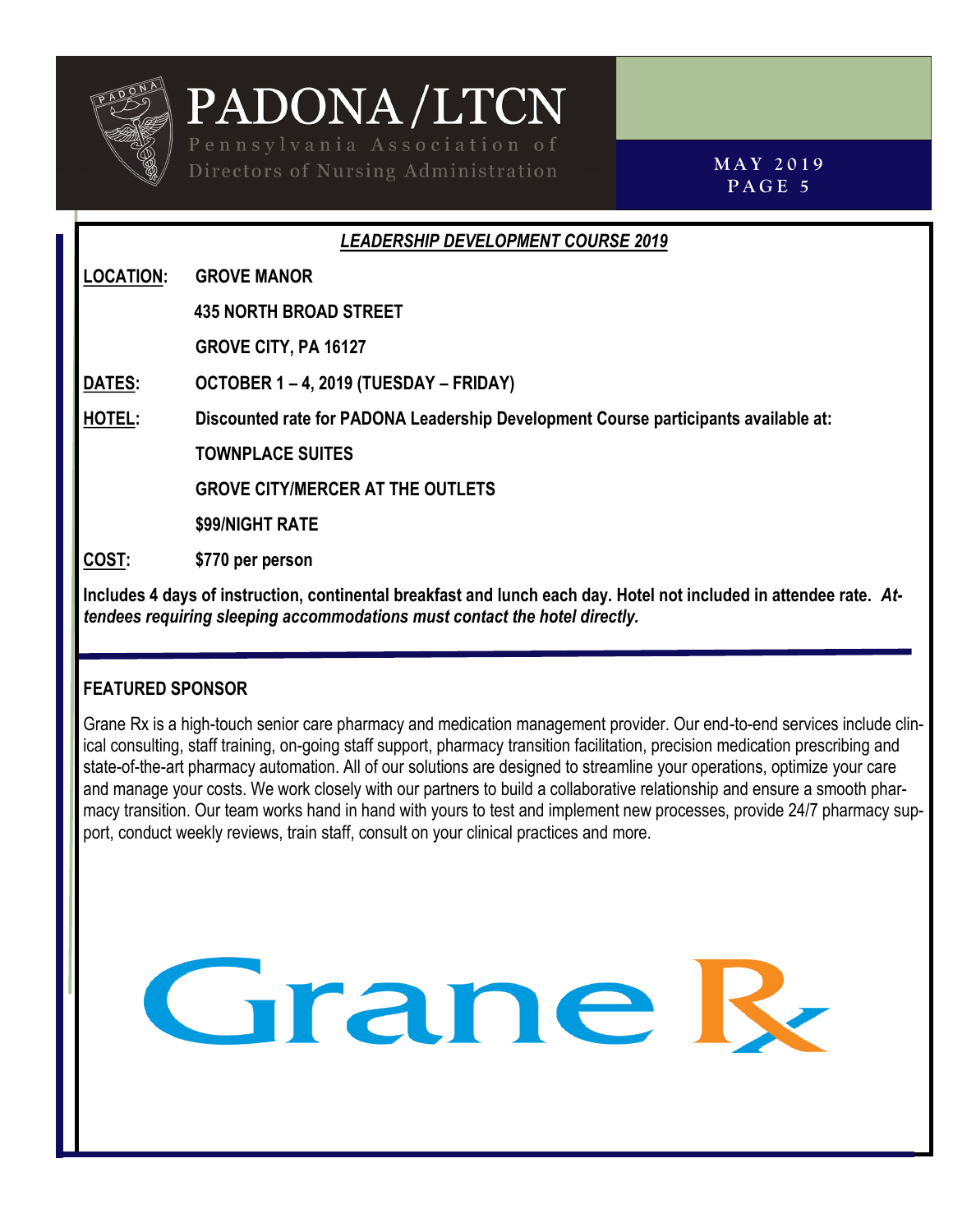

Directors of Nursing Administration **MAY 2019** 

**P A G E 6**

### **PADONA Education Sessions**

**Area III** Date: June 13, 2019 Program: Decreasing Readmission Rates with improved Physical Assessment Skills. Location: Lutheran Community @ Telford, 12 Lutheran Home Drive, Telford, PA 18969. Time: 8am – 4:30pm Recommended for: long term care nurses and skilled facility nurses at all levels of practice Registration contact: [cjones@padona.com](mailto:cjones@padona.com) Registration includes: continental breakfast and lunch Space is limited to 100 people

#### **Area II**

Date: June 19 – June 20, 2019 Program: Survival Skills for LTC Nurses – two day workshop. Location: Windy Hill Village, 100 Dogwood Drive, Philipsburg, PA 16866 Time: 8am – 4:30pm both dates Recommended for: nurses who are new to the positions of DON, ADON, supervisor, manager Registration contact: [cjones@padona.com](mailto:cjones@padona.com) Registration includes continental breakfast and lunch Space is limited to 80 people **Area I** Date: July 19, 2019 Program: Decreasing Readmission Rates with improved Physical Assessment Skills. Location: Grove Manor 435 North Broad Street Grove City, PA 16127 Time: 8am – 4:30pm Educator: Rebecca Flack, BSN, MSN, CRNP, DNP

Recommended for: long term care nurses and skilled facility nurses at all levels of practice Registration contact: [cjones@padona.com](mailto:cjones@padona.com)

Registration includes continental breakfast and lunch Space is limited to 70 people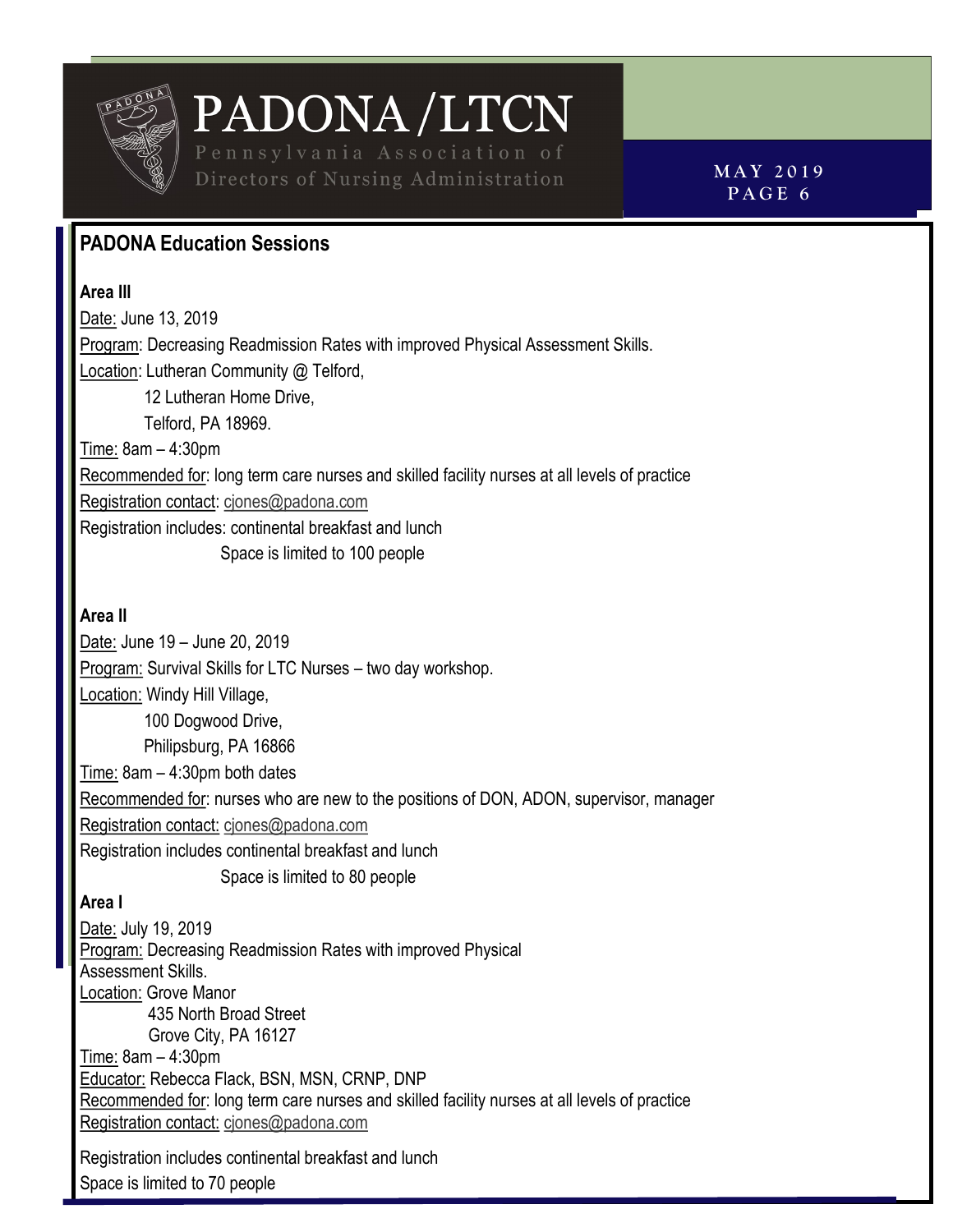

PADONA/LTCN Directors of Nursing Administration

#### **Clinical Pearls**

#### **COPD – Chronic Obstructive Pulmonary Disease**

It is estimated about 16 million people have COPD and is the third leading cause of death in the United States. The state with the highest presence of COPD is West Virginia. More women than men are diagnosed with the disease. Early symptoms of COPD may include shortness of breath, wheezing, clearing your throat – especially in the morning, chest tightness, chronic cough, frequent colds or flu, and/or lack of energy.

Chronic obstructive pulmonary disease is a mixture of progressive lung diseases such as emphysema and chronic bronchitis. Emphysema destroys the alveoli which reduces the surface area of the lungs and decreases the amount of oxygen that can reach the bloodstream. Lungs lose their elasticity due to emphysema. Emphysema is irreversible so treatment options tend to slow the disease progression and minimize the symptoms of the disease. Chronic bronchitis is an inflammation of the lining of the bronchial tubes. This inflammation causes excessive amounts of sticky mucus that build up in the airways causing a persistent cough to develop that assists to bring up the thickened discolored mucus. Wheezing, chest pain and shortness of breath may also be present with chronic bronchitis. This mucus blockage in airflow increasing worsens over time resulting in difficulty with breathing and increased mucus production in the lungs.

COPD can be caused by smoking, long-term exposure to chemical irritants, air pollution, secondhand smoke, dust, and fumes. A rare genetic deficiency referred to as alpha-1 deficiency-related emphysema effects the body's ability to produce a protein that helps to protect the lung during long-term exposure to pollutants. Diagnosis of COPD usually involves imaging, blood tests and lung function testing. Lung function studies to include spirometry is a test of how well your lungs function by measuring the amount of air you blow out and at what rate you can blow it out of the lungs. This test can detect COPD before symptoms develop as well as determine treatment goals. Testing the arterial blood gas determines how much oxygen has moved into your blood and carbon dioxide is removed from the blood. Pulse oximetry will measure the oxygen content of the blood. Imaging tests – Chest x-ray and Computerized Tomography (CT) scans to visualize the lungs. Echocardiogram and electrocardiogram to assess heart function to rule out heart disease.

There is no cure for COPD but the treatment goals to reduce symptoms and slow the progression of the disease with lifestyle modifications, medications, surgery or therapies. Since smoking hastens the disease process, stop smoking, avoid second hand smoke and fumes as much as possible is essential for the patient diagnosed with COPD. Medications can be taken orally or inhaled that may assist to open air passages while relieving coughing include bronchodilators. Steroids may alleviate shortness of breath and inflammation. Antibiotics will assist when infection is present. Pulmonary therapy or moderate exercise to strengthen breathing muscles such as walking, deep breathing exercise, yoga, tai chi may assist to alleviate symptoms and make breathing easier. Oxygen therapy may be needed for severe COPD. Surgery resection to remove parts of damaged lung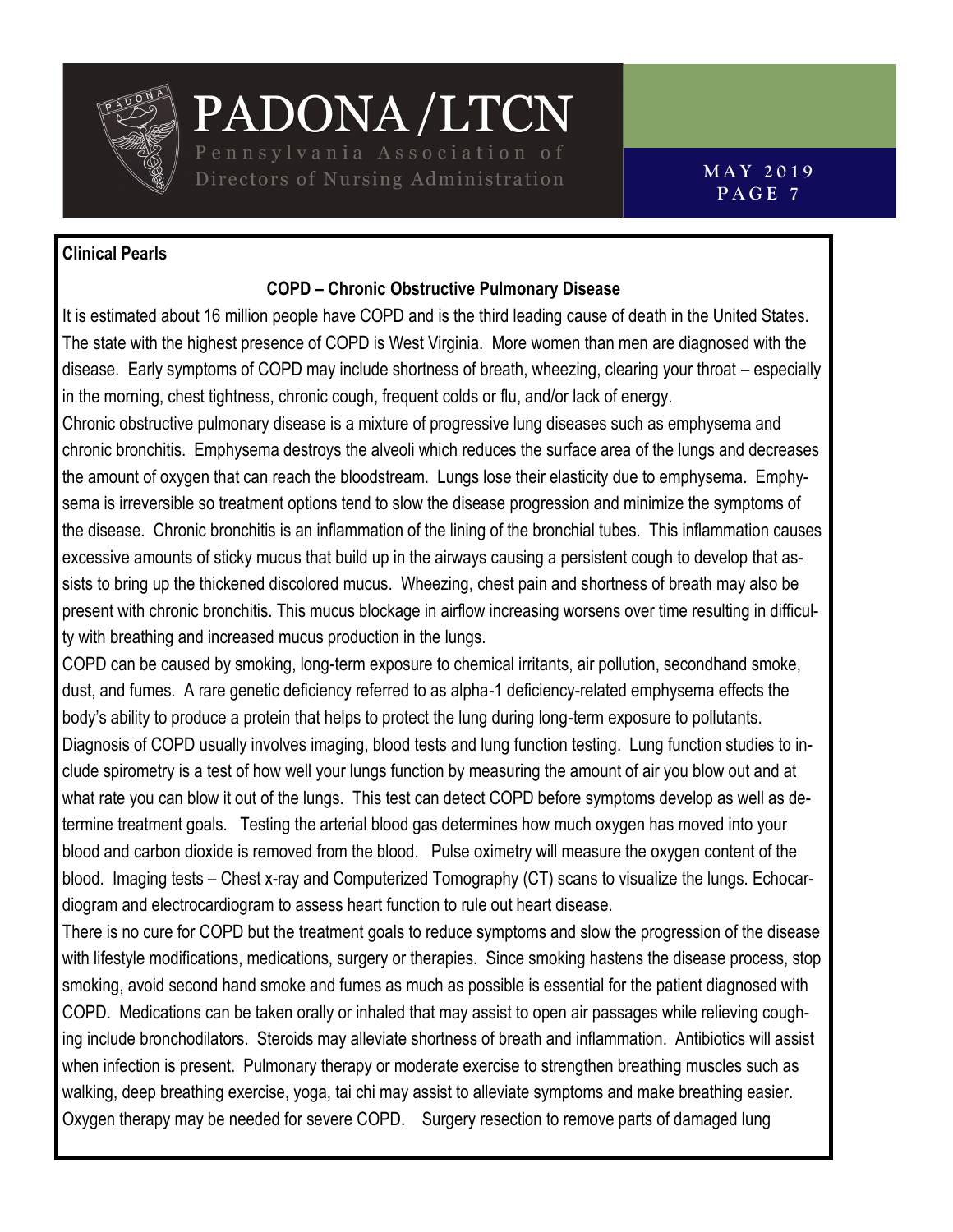

Directors of Nursing Administration

and/or a lung transplant. Diet plays an important role in disease management. An overall health diet rich in vitamins will improve overall health. Disease management includes screening for depression and/or anxiety and providing treatment when diagnosed. Vaccination against infections such as pneumonia and the flu can assist in preventing complications of COPD.

There is no cure for COPD but treatment can ease the symptoms, lower the chance of complications and the need for emergency room visits or hospitalization. Ensuring compliance with medications, supplemental oxygen therapy and improving quality of life will ease symptoms and assist in slowing the progression of the disease.

References:

COPD Foundation:<https://www.copdfoundation.org>

American Lung Association: <https://www.lung.org>

Mayo Clinic: <https://www.mayoclinic.org>

Lung Institute: <https://lunginstitute.com>

Center for Disease Control and Prevention: <https://www.cdc.gov/copd/index.html>

Provided By: Rebecca Flack, BSN, MSN, CRNP, DNP - PADONA Education Specialist

| <b>Welcome New Board Members</b>                            | <b>Area II Representative</b>                           |
|-------------------------------------------------------------|---------------------------------------------------------|
| <b>Area I Representative</b>                                | Karen Coleman (RN-BC, NHA, MSN, CNDLTC)                 |
| Kathleen LaVan                                              | <b>Executive Director, Homewood at Plum Creek</b>       |
| Director of Nursing                                         | Received her Associates Degree from Catonsville Com-    |
| <b>Oakwood Heights of Presby Sr Care</b>                    | munity College in 1987 and Bachelor of Science degree   |
| 10 VoTech Drive                                             | in 2009 from Chamberlain College of Nursing. In 2013    |
| Oil City, PA 16301                                          | she received her Masters of Science in Nursing with a   |
| 814-676-8688 / klavan@srcare.org                            | major in Nursing Education from Walden Universi-        |
| Hello, everyone! My name is Kathy LaVan. I have been        | ty Since 1992 she has been Board Certified as a Geron-  |
| a nurse since 1995 working in the geriatric field my entire | tological Nurse and since 2007 she has been Wound       |
| nursing career. I started as an LPN and now hold a          | Care Certified. Karen joined Homewood in 1990 as a      |
| Masters of Science in Nursing degree. I have held many      | Registered Nurse and served as Director of Nursing from |
| different positions in long term care, but the most chal-   | 1997-2017. Ms. Coleman became licensed as a Nursing     |
| lenging so far has been my present position as Director     | Home Administrator in 2017 and assumed the Nursing      |
| of Nursing at Oakwood Heights due to the recent regula-     | Home Administrator/Executive Director role at Home-     |
| tory changes and constant need for staffing. I truly love   | wood at Plum Creek in January of 2018 and member of     |
| my position and cannot imagine working anywhere else!       | PADONA since 1999.                                      |